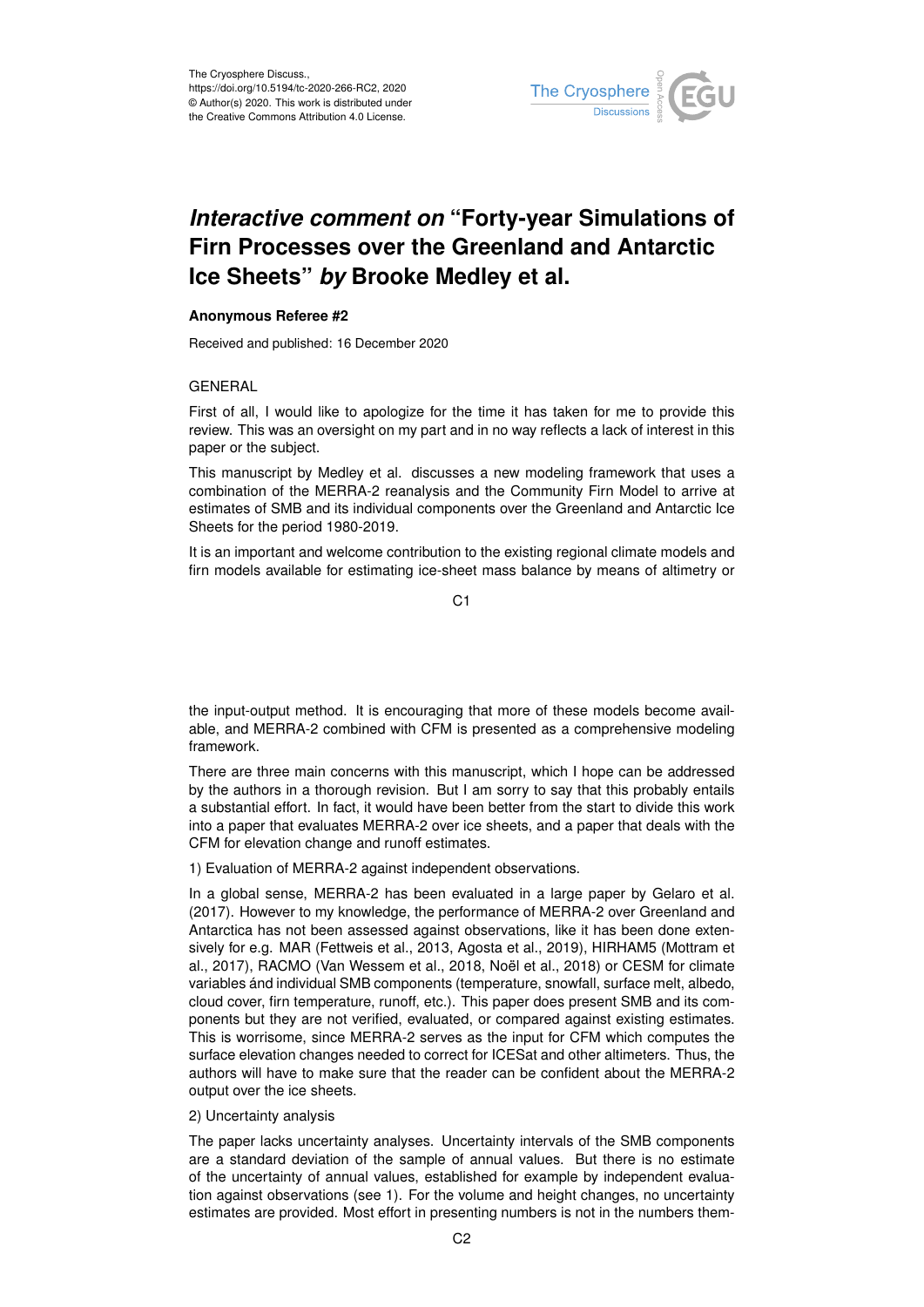selves, but in quantifying the confidence that we put in them. This is also crucial for establishing an uncertainty estimate of mass loss determined by altimetry. A robust uncertainty analysis must be added to the paper.

Quite a number of processes could be identified that give an uncertainty. Regarding the surface elevations changes from CFM, probably the most important ones are the uncertainty in SMB, snowfall, surface melt, and the assumption that the RCI period is representative for the long-term climate (see comments by reviewer 1).

Adding an uncertainty estimate allows for a fair judgement of the numbers presented in this paper, and for an comparison with existing literature (see also point 3), like for example the volume change estimates from Kuipers Munneke et al., which at first sight appear to be larger over Greenland than from MERRA-2.

3) Embedding in existing literature

While I believe that MERRA-2/CFM is a very valuable addition to the suite of models that are currently available to estimate SMB and firn changes over the ice sheets, the literature from those existing models is largely ignored in this paper. It would be insightful if the numbers in this study are compared to existing estimates of SMB and firn volume change (MAR, RACMO, CESM, HIRHAM, ...). Also it would be fair to refer to previous work into, e.g., quantifying seasonal cycles of firn processes (Ligtenberg et al., 2012), or volume loss over Greenland.

### SPECIFIC COMMENTS

Page 1 line 10: suggest to include the time frame of the simulations in the abstract: "new simulations of firn processes (1980-2019)"

Page 5 line 126: how is temperature initialized for locations with SMB<0?

Page 7 line 191: why was the functional form of equations (11) and (12) chosen to be an Arrhenius-style rate equation? Is there a reason to suppose that the misfit between modeled and observed densification rates should take this form?

 $\cap$ 

Page 7 line 211: it is interesting to see that E 0 is found to be zero. It implies that the correction factor R\_0 reduces to bˆ{beta\_0}, i.e. with no dependence on temperature. For the reader, it would be interesting to show this result rather than the current figure 4. The present figure 4 is of limited interest, since the correction procedures forces the data points to the 1:1 line by design. It would be more interesting to show the validity and behavior as an Arrhenius plot:

 $R_0 = b^{\hat{}}(beta_0) exp(-E0/RT)$ 

 $ln(R_0) = beta_0 ln(b) - E_0 (1/RT)$ 

With  $E_0 = 0$ , plotting ln(R\_0) against ln(b) would show beta 0 as the gradient and 0 as the intercept of a linear plot.

For R\_1 it is more difficult. A normal Arrhenius plot would look like

 $ln(R_1) = (-E_1/R) * (1/T) + beta_1 * ln(b)$ 

which is a linear  $y = mx + d$  with 1/T as x and beta 1\*ln(b) as a constant. However, the latter is not constant but depends on b. Perhaps it is possible to select a subset of  $\sim$ 20 firn cores with a narrow range in b so that a constant value for (beta 1\*ln(b) can be assumed, and  $ln(R_1)$  can be plotted against  $1/T$  as a linear function.

Page 9 line 270: I can understand that you have looked only at the significantly related predictors, and not at their physical interpretation. But I think that mean northward wind speed is an awkward predictor especially in the Greenland context. Could the performance of the model be retained while dropping V\_0?

Page 10 line 297: I am struggling with the fact that no meltwater-related output from MERRA-2 was used in this manuscript, only snowfall. Is MERRA-2 not designed to provide this output? Is it of insufficient quality? Was it forgotten? Regarding runoff, was the runoff output from MERRA-2 used, or from the firn model? This remains unclear. In any case, is the runoff from the firn model comparable and similar to the runoff from MERRA-2?